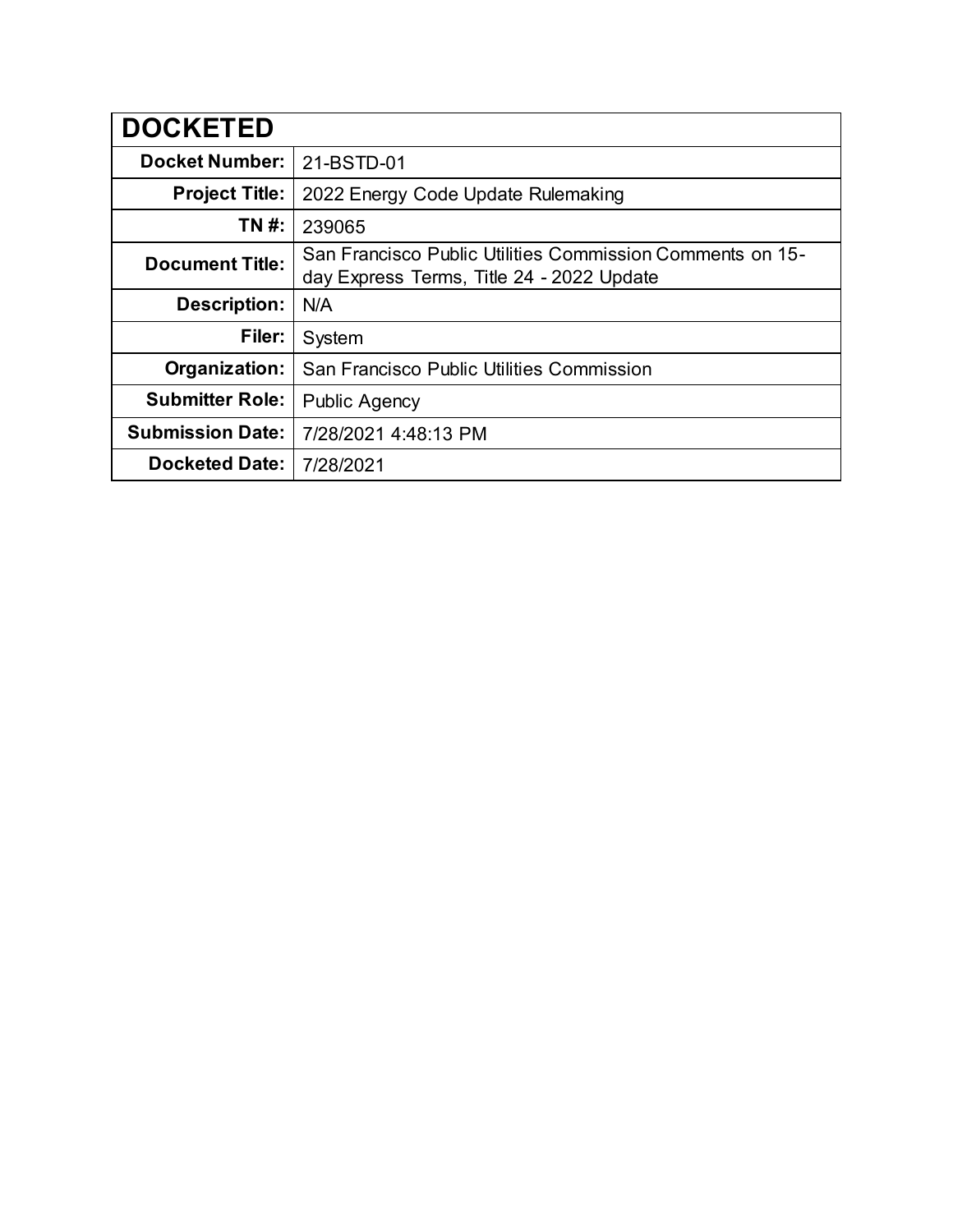Comment Received From: San Francisco Public Utilities Commission Submitted On: 7/28/2021 Docket Number: 21-BSTD-01

## San Francisco Public Utilities Commission Comments on 15-day Express Terms, Title 24 - 2022 Update

Additional submitted attachment is included below.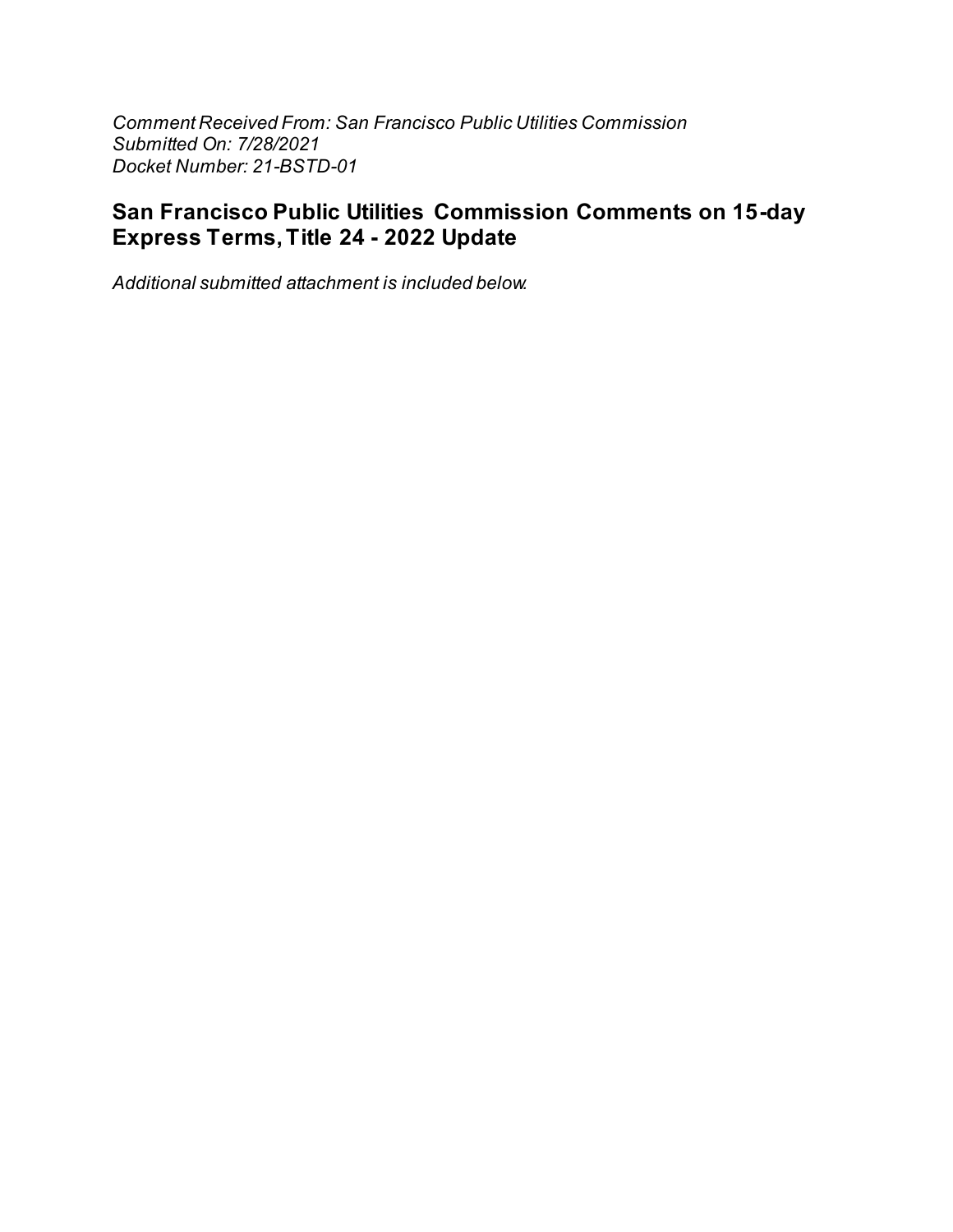

July 28, 2021

California Energy Commission Chair David Hochschild Commissioner Andrew McAllister Efficiency Division – Building Energy Efficiency Standards Program Docket No. 21-BSTD-01 1516  $9<sup>th</sup>$  Street Sacramento, CA 95814-5512

Re: 15-day Express Terms 2022 Building Energy Efficiency Code (Title 24, Part 6)

Dear Chairman Hochschild, Commissioner McAllister, and California Energy Commission Staff,

Hetch Hetchy Power, the City and County of San Francisco's publicly owned utility, operated by the San Francisco Public Utilities Commission, appreciates the opportunity to comment on the 15-day Express Terms for the 2022 Energy Code Update. Hetch Hetchy Power supports the adoption of measures that will accelerate the deployment of technologies needed to achieve California's 2030 greenhouse gas reduction mandates. Hetch Hetchy Power commented on the item below in response to the 45-day Express Terms. However, the comment was not directly addressed in the 15-day Express Terms. Because of the importance of the issue and its impact to our ratepayers, Hetch Hetchy Power respectfully requests that the following modification be adopted.

Add a new exception to the on-site solar and battery requirements (Section 140.10) for buildings served by utilities with technical and legal constraints that make offering Net Energy Metering ("NEM") compensation infeasible (proposed language presented below). Hetch Hetchy Power is proposing a new exception that is specific and limited so that it will not serve or be interpreted as a disincentive to complying with the Section 140.10 requirements.

**London N. Breed** Mayor

**Sophie Maxwell** President

> **Anson Moran** Vice President

**Tim Paulson** Commissioner

**Ed Harrington** Commissioner

Newsha Ajami Commissioner

**Michael Carlin** Acting General Manager



**OUR MISSION:** To provide our customers with high-quality, efficient and reliable water, power and sewer services in a manner that values environmental and community interests and sustains the resources entrusted to our care.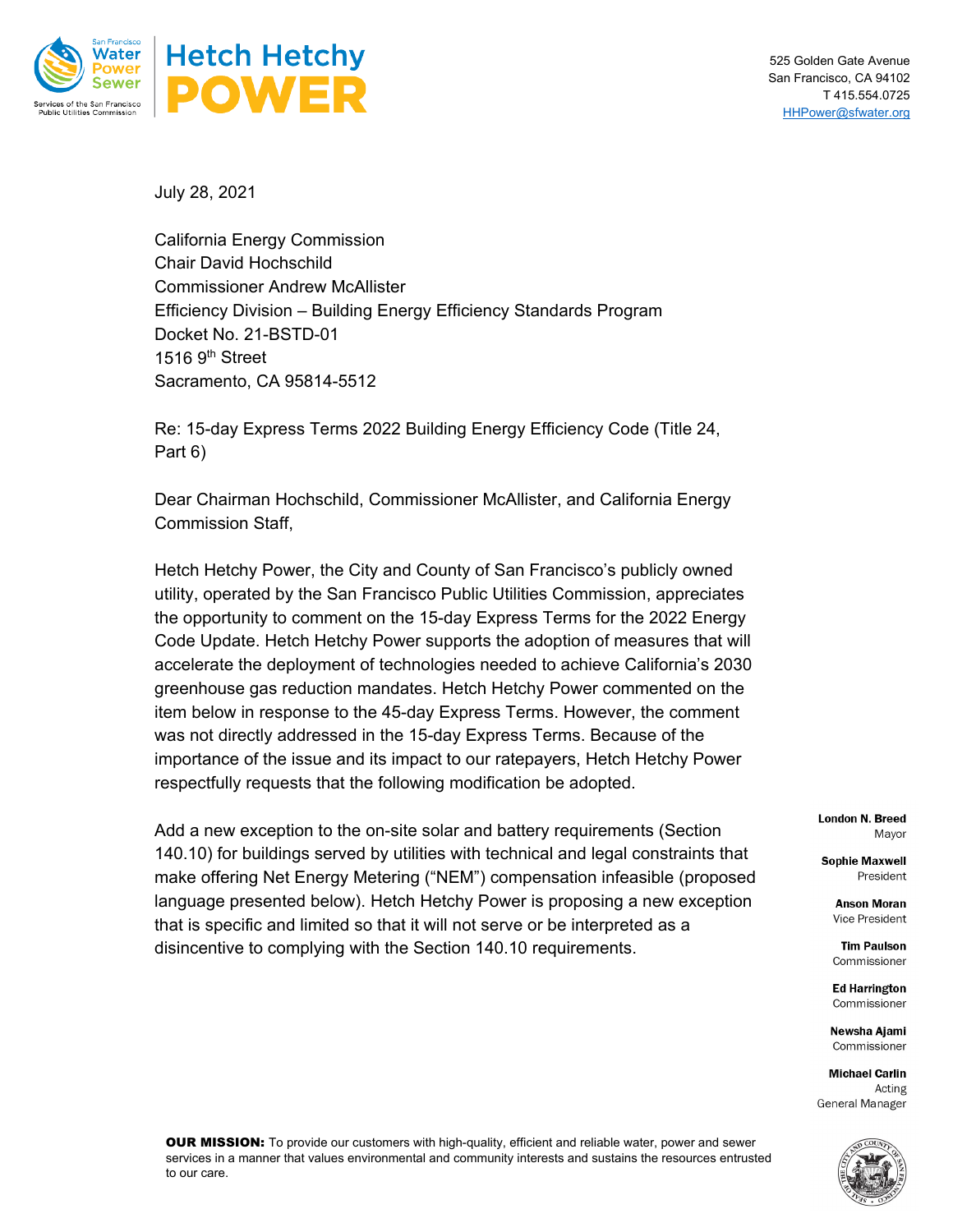## **Discussion**

## **In situations where NEM compensation cannot be offered to customers due to technical infeasibility, on-site solar and battery storage system requirements will not be cost-effective and should thus not be required.**

It is widely understood that the on-site solar and battery storage measure is not cost-effective for customers who are not compensated for the excess generation their system exports back to the grid. Essentially, without an assumed NEM compensation benefit, the on-site solar and battery storage requirement would not be cost-effective over its lifetime. Before adopting a new measure, the Energy Commission must demonstrate that the measure is cost-effective over the 30-year period of analysis.<sup>[1](#page-3-0)</sup> An exception to the requirement for specific customers for whom it is known that the measure will not be costeffective should be adopted for Section 140.10(a).

Hetch Hetchy Power cannot feasibly provide NEM compensation to many of its customers for the specific and technical conditions explained below. Instead of having to rely on hoping that their utility applies for an exemption and that an after-the-fact review of Hetch Hetchy Power's circumstances will yield an exemption, Hetch Hetchy Power's customers should be exempt from the onsite solar and battery storage requirements upfront and as part of the adoption of the 2022 Energy Code Update.

An exception written into the code section in addition to the five other existing exceptions included in the proposed code update is the best approach for two reasons:

1) It is counterproductive to require customers for whom it is already known that on-site solar and battery systems will not be cost-effective to have to install on-site solar and battery systems unless their utility succeeds in applying for an exemption; and

2) The Section 10-109(k) application filed by a public entity must recommend limitations to the scope of the exemption determination being requested, but Hetch Hetchy Power is subject to the terms of three different interconnection agreements with two different entities. These interconnection agreements have different export limitations and

<span id="page-3-0"></span><sup>1</sup> *Building Energy Efficiency Measure Proposal to the California Energy Commission for the 2022 Update to the California Energy Code, Title 24, Part 6 Building Energy Efficiency Standards Nonresidential PV and Battery Storage*, p. 65.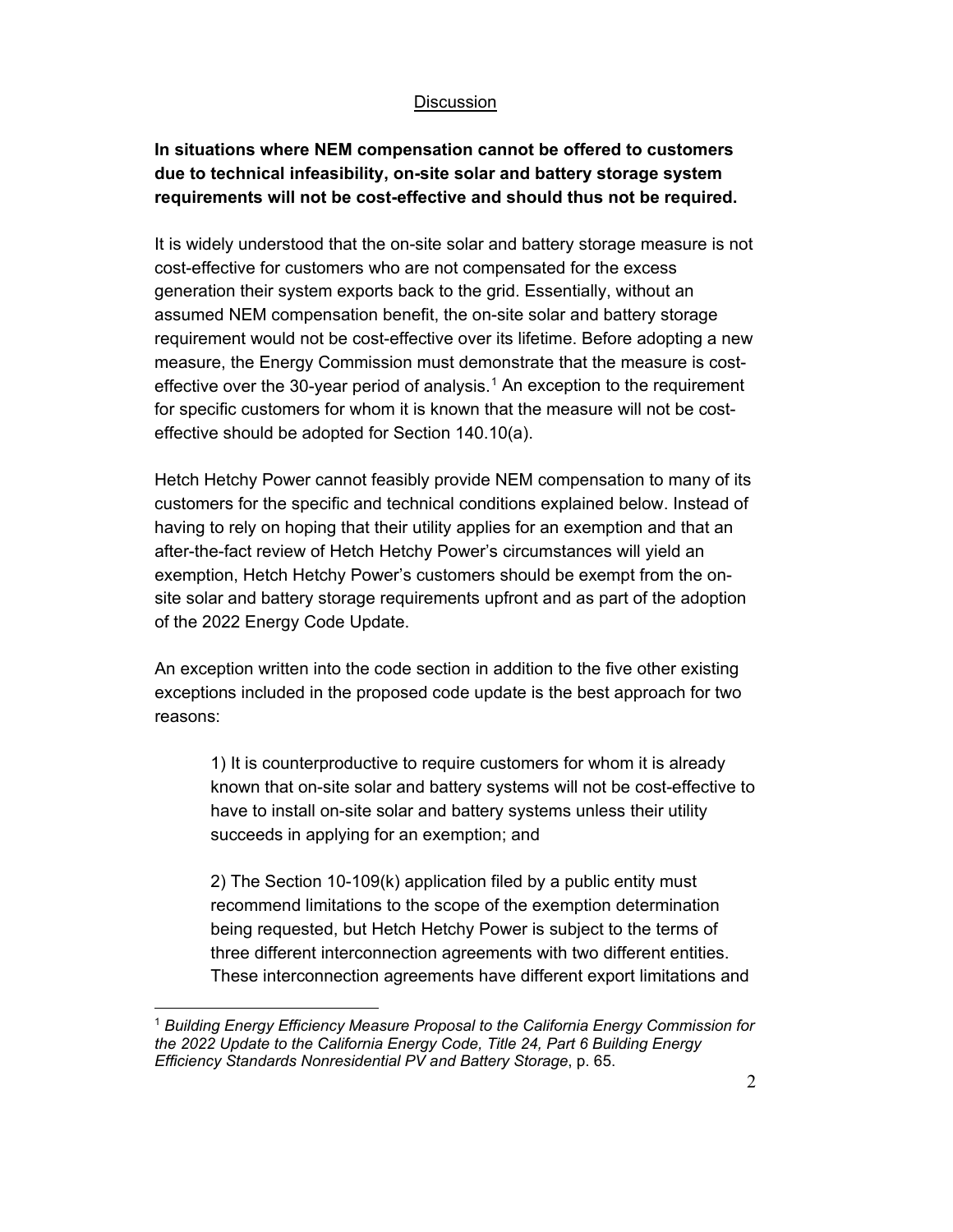interconnection fees that would apply to different types of buildings located in different areas, making a narrow scope very difficult to bundle into a single application.

Although the Section 10-109(k) application for exemption process may seem a good fit for Hetch Hetchy Power's customers at first sight, a more detailed examination of the circumstances in which Hetch Hetchy Power operates illustrates that the technical and legal constraints in place make the Section 10- 109(k) process ill-fitting.

Hetch Hetchy Power does not own most of the distribution system it uses to serve its customers. The City and County of San Francisco has entered into different interconnection agreements to enable Hetch Hetchy Power to serve its different customers. The majority of Hetch Hetchy Power's customers are served on Pacific Gas and Electric Company's ("PG&E") distribution system and are spread out across PG&E's distribution system. This arrangement is subject to the rates and terms of PG&E's federally-regulated Wholesale Distribution Tariff ("WDT") and the City and County of San Francisco's Service Agreement (Service Agreement No. 275) under the WDT. Under the WDT, PG&E decides, on a case-by-case basis depending on the location and size of the project, whether generation will be allowed to export onto its grid, which is necessary in order for Hetch Hetchy Power to offer compensation to its customers. In addition, PG&E's electric tariff for Net Energy Metering Service for City and County of San Francisco Municipal Load Served by Hetch Hetchy and Solar Generators ("NEMCCSF") compensates Hetch Hetchy Power for exports from only a limited set of customers.

There are other limited areas where Hetch Hetchy Power does own the distribution system. Three different types of agreements are in place that impact Hetch Hetchy Power's ability to offer NEM compensation benefits to the customers it serves on its own distribution system. This is because Hetch Hetchy Power's distribution system is non-contiguous, and each of the three types of agreements pertains to a different area where Hetch Hetchy Power owns the distribution system. Some of the service Hetch Hetchy Power provides is subject to the terms of the Transmission Interconnection Agreement and Transmission Facilities Agreements Between City and County of San Francisco and Pacific Gas and Electric Company ("Transmission Facilities Agreement") under PG&E's Transmission Owner Tariff, for interconnection at the transmission level. Another area is subject to the Interconnection Agreement with the Port of Oakland. And a third area is subject to PG&E's Wholesale Distribution Tariff, similar to the case for individual Hetch Hetchy